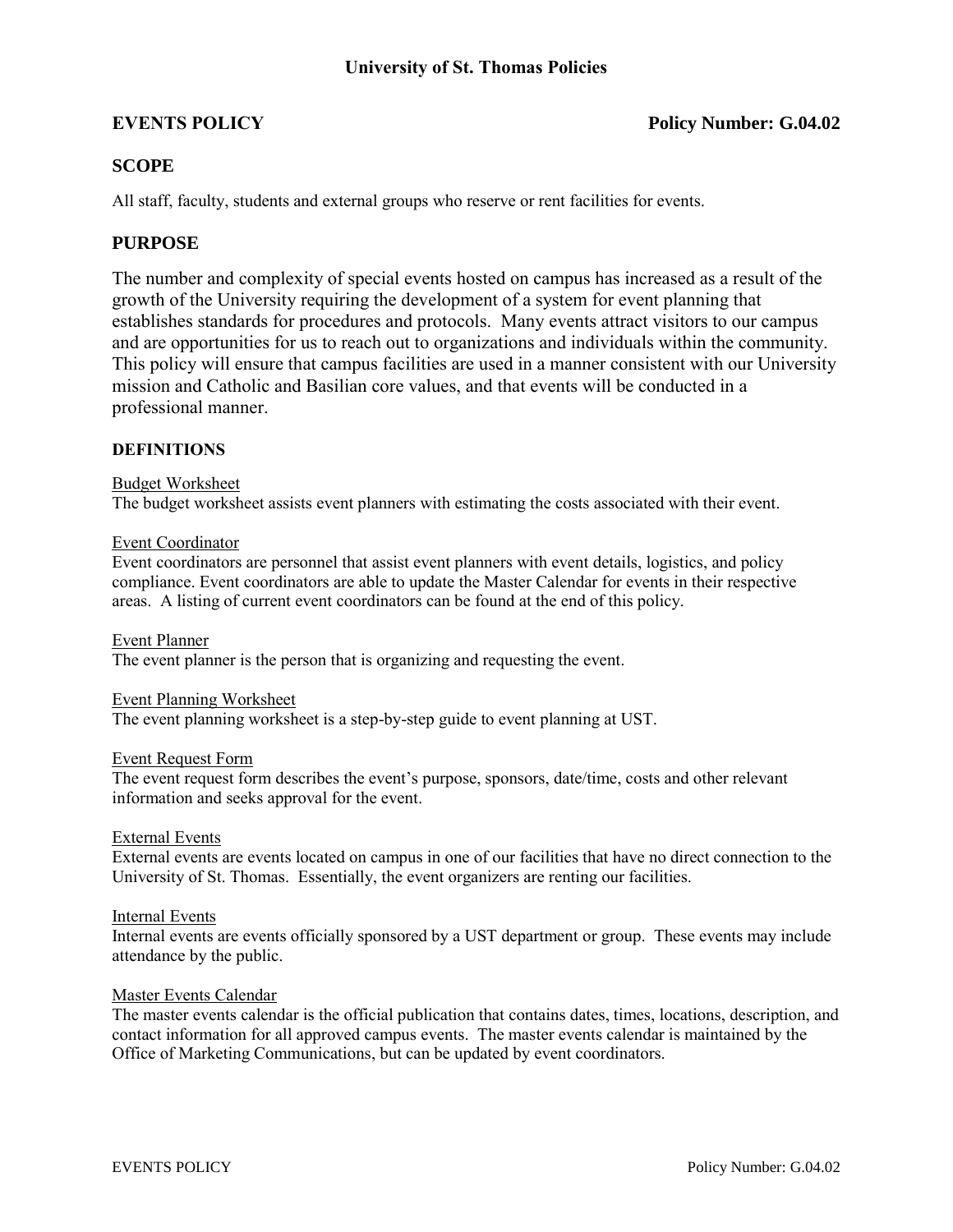# **University of St. Thomas Policies**

#### Sanctioned Events

Sanctioned events are internal events that take priority over other events and may preclude the scheduling of other activities during the same timeframe. These events are usually long-standing and scheduled on an annual or other periodic basis.

## **POLICY/PROCEDURE**

#### **1. Approvals**

Internal events must be sponsored by an officially recognized campus department or unit; registered or sponsored student group; student government; or a sponsored departmental or campus organization. All other organizations are considered external groups and must comply with the policies and procedures governing such groups.

Academic-sponsored events must be approved by the VPAA or designee. Events sponsored by other departments must be approved by the respective vice president or designee. Student events must be approved by the Office of Student Activities. The respective vice president of designee will assign an event coordinator for each event.

External events (unless otherwise noted) must be scheduled through the Office of Facilities Reservations with approval by the VPAA, VPIA or VPSA. The facilities reservations coordinator will copy the VPF and Special Assistant to the President on all requests for outside space rentals. Events with a known Catholic sponsor will be approved and the VPF will be notified.

#### **2. Sanctioned Events**

Several campus-wide events, known as sanctioned events, are of such importance to the University that competing events are not allowed. Whenever possible, sanctioned events should be scheduled during the previous academic year so that the calendar can be made available for other events. Events can be added or removed from this designation at the discretion of the President. A listing of current sanctioned events can be found at the end of this policy.

### **3. Consistency with University Values**

The University reserves the right to refuse to reserve or rent its facilities to a group that intends to advance values inconsistent with the University or for an event that it deems inappropriate.

### **4. Posting to the Master Events Calendar**

Several individuals have responsibility for event planning for their respective areas. Their duties include assisting event planners with planning and logistical support and posting events to the Master Events Calendar. Once an event is approved, it must be posted to the calendar. This can be done by the Office of Marketing Communications. Posting to the Master Events Calendar reduces the likelihood of scheduling conflicts.

### **5. University Police Department (UPD)**

UPD will determine the necessity for Officers at an event.

## **6. Related Policies**

Campus events and facilities usage must also comply with existing University policies. Related policies include ADA, Alcohol, Brand and Seal Usage, Demonstration, Political Speakers, Sign Posting, and Speakers.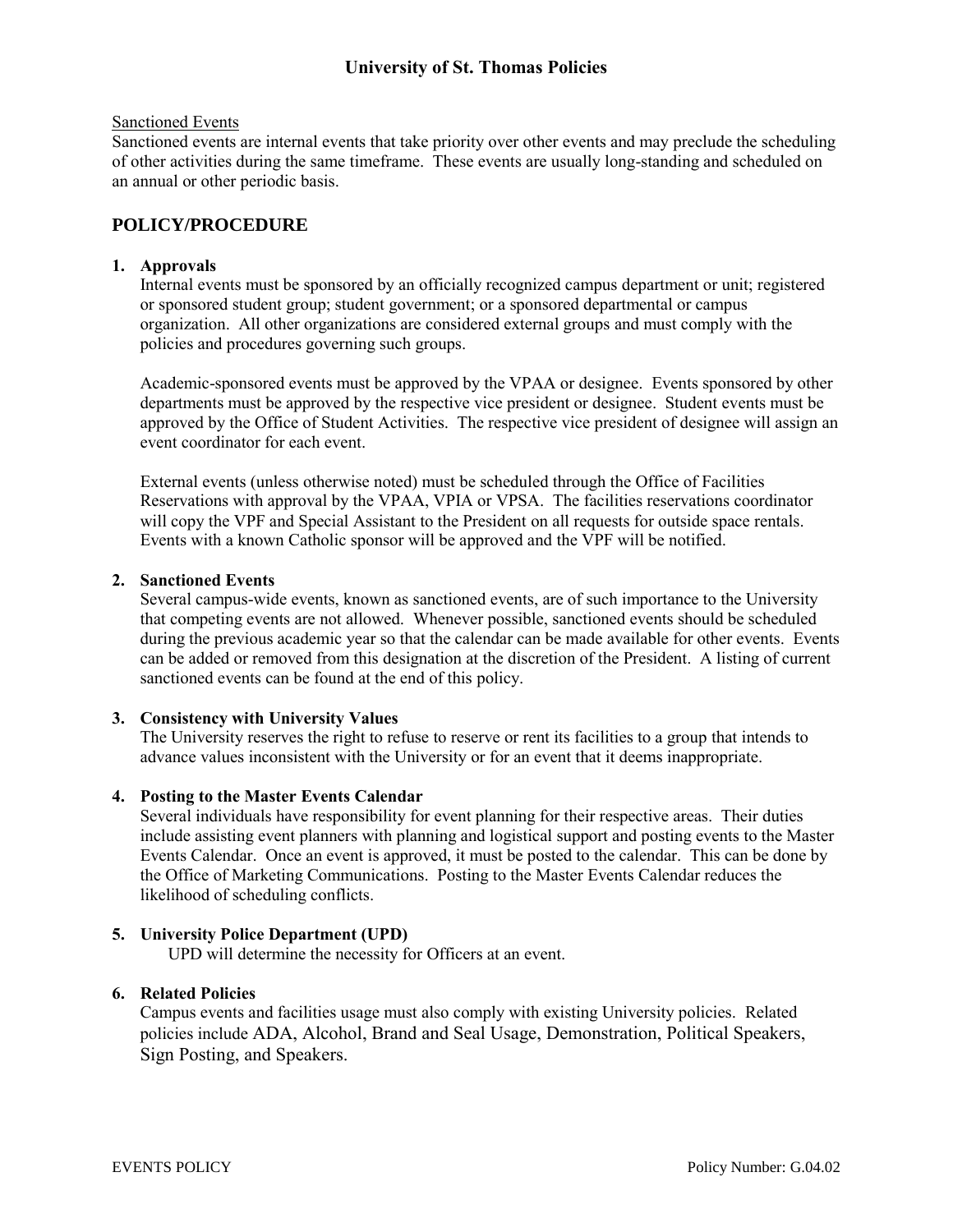## **7. Process for Internal Events**

- a. Check the Master Events Calendar to determine if there are other events that are scheduled might impact the success of your event. Blackout dates and times for "sanctioned events" will be noted.
- b. Check the availability of facilities including room capacities and layouts.
- c. Reserve the facility pending event approval by contacting the Office of Facilities Reservations at 713-525-3574. Acknowledge that you have received and agree to comply with the Facilities Usage Policies and Guidelines. The facility will be held for two weeks.
- d. If you want the President to attend, complete a President Event Attendance Request form or contact the Office of the President at 713-525-2160 or [president@stthom.edu.](mailto:president@stthom.edu)
- e. Complete the Event Planning Checklist. This will help you determine which services you require for your event and estimate costs.
- f. Create a budget and complete the Budget Worksheet. Determine source for funding and costs. Some required internal services have set costs which event planners must budget. External services and products may require bids or contracts that outline the costs.
- g. The event coordinator will be responsible for reviewing the details of the event to ensure compliance with policy and protocol guidelines and assist with final event logistics.
- h. The event coordinator will submit an Event Request Form to the appropriate VP or designee for approval.
- i. Once the event is approved, the event coordinator will confirm the event with the Office of Facilities Reservations.
- j. The event coordinator or marketing communications personnel will update the Master Events Calendar.
- k. After the event is completed the event coordinator should evaluate the event to determine areas for improvement.

### **8. Process for External Events**

- a. If a group requests use of campus facilities, a short description of external event requests will be sent to the appropriate vice president (academic affairs, student affairs, institutional advancement) to determine suitability of the event.
- b. The respective vice president will review the purpose of the program, organization presenting the program as well as program sponsors/underwriters among other factors to determine if use of University facilities is appropriate and notify the office of facilities reservations.
- c. If the event is approved, the office of facilities reservations confirms room and date availability.
- d. The requestor will review and accept rental terms. (Acceptance of Facilities Usage and Procedures Guideline Form as well as the letter of intent to be completed.)